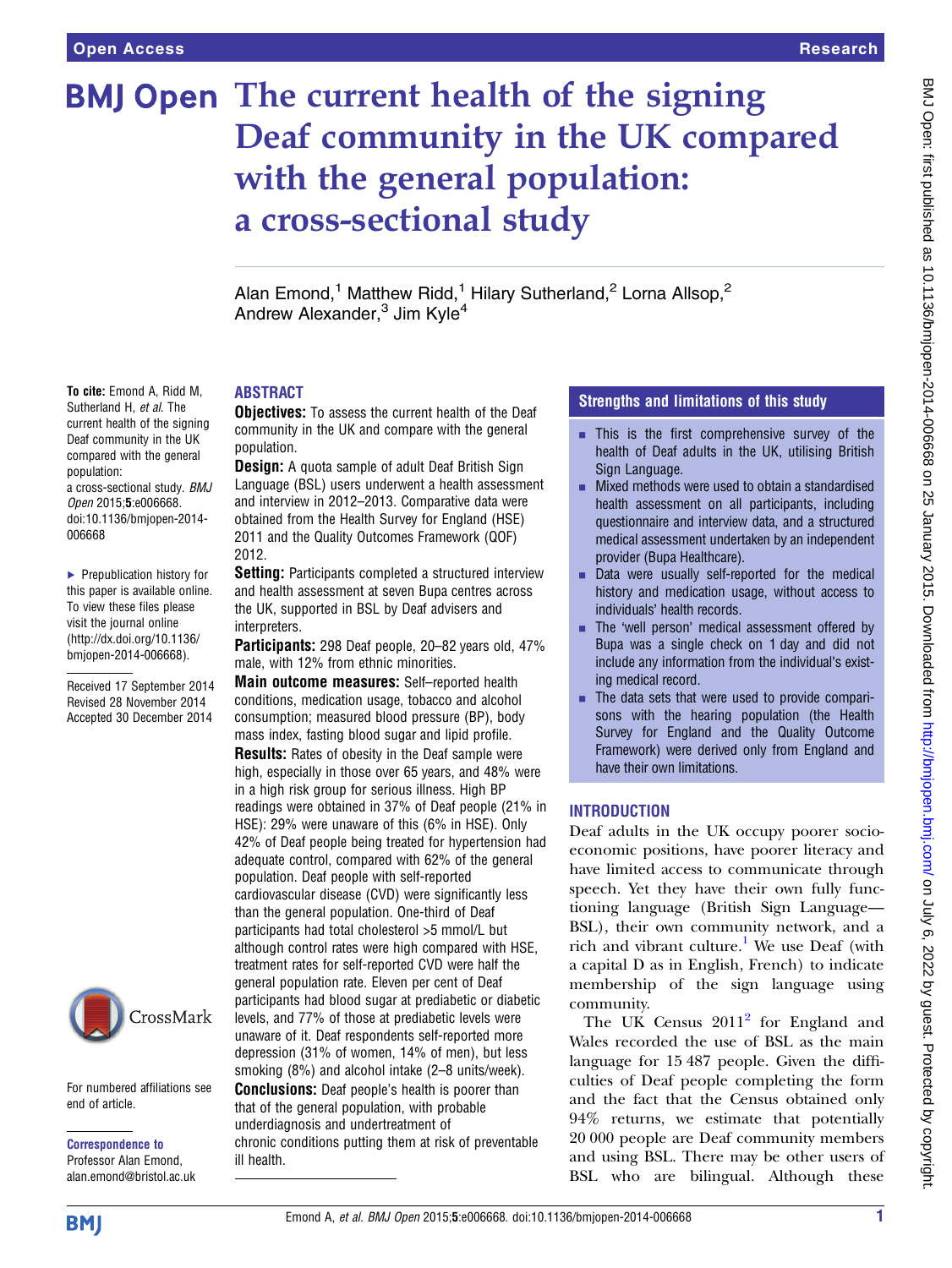represent very small numbers of Deaf patients in any one general practitioner (GP) practice, they are important because of the enormous difficulties experienced by Deaf people in accessing healthcare and in communicating with clinicians in consultations. Although there is evidence $3-5$  $3-5$  that Deaf people have poor access to healthcare, there are few data in the UK or worldwide concerning their health status.<sup>[6](#page-6-0)</sup> The claimed prevalence of mental health problems, such as anxiety and depression, in Deaf people is greater than that of the general population.<sup>[7](#page-6-0)</sup> The extent of physical health problems and chronic disease in the Deaf community in the UK is not known.

The aim of the Deaf Health study was to assess the current health of a representative sample of the Deaf community in the UK and to compare with that of the general population.

#### **METHODS** Sample

As no register of Deaf people exists, it was not possible to recruit a random sample of the UK Deaf community. Instead, a quota sample of adults was planned, stratified by age and gender, and ethnicity to match the UK population, and to represent the main populated areas. Recruitment of BSL-using Deaf adults to this quota sample was undertaken (1) by approaching respondents who had given consent to be contacted in a previous online survey of Deaf people carried out by Ipsos MORI for SignHealth<sup>[8](#page-6-0)</sup> (n=80), and (2) by direct contact with the Deaf community via Deaf clubs and networks (n=223).

Information in BSL about the study was made available in video online and informed consent to participate was obtained in BSL and English. A total of 298 participants, aged from 20 to 82 years, was made up of 139 men and 159 women, with 11% from ethnic minorities and attended for free health assessments during 2012 and 2013 at Bupa centres in Bristol, London, Brighton, Solihull, Cardiff, Manchester and Glasgow. In each session, they were supported in BSL by Deaf advisers and interpreters.

#### **Measures**

The 1 h structured health assessment consisted of the standard health check provided by Bupa Healthcare, augmented by a set of health questions based on the Health Survey for England (HSE). The assessment started with a fasting blood test—following an overnight fast for a morning appointment and a 6 h fast for an afternoon appointment. After a light snack and a drink, participants were weighed with light clothing and no shoes, and their height measured using a standing stadiometer. Body mass index (BMI) (wt/ht<sup>2</sup>) was then calculated. Body fat percentage was measured using bioelectrical impedance (Bodystat 1500). Blood pressure (BP) was measured in the resting state, sitting, using an electronic sphygmomanometer (Omron). At least two BP measurements were taken, with the lowest reading recorded and checked using an aneroid sphygmomanometer, if necessary.

A structured interview in two parts: (1) with a Bupa health adviser supported by a BSL interpreter, and (2) directly with a Deaf adviser, using BSL, then explored the participant's medical history, their awareness of any current health conditions, their current medication usage and consumption of cigarettes and alcohol. Following the assessment, the results were provided in a written report to the Deaf participant, with an explanation given by the Bupa adviser and interpreted in BSL, together with guidance on what action to take about the results, including showing the results to their GP.

Resting BP of the participants was classified using the BHS guidelines 2004: low-normal (systolic <120: diastolic  $\langle 80 \rangle$ ; high normal (120–139; 80–89), mild hypertension (140–159; 90–99) and moderate-severe hypertension (160+; 100+). Consistent with the definition was used in the HSE 2011 for doctor-diagnosed cardiovascular disease (CVD), we defined the presence of CVD as the self–report of any one or more of the following: angina, heart failure, heart attack, stroke and atrial fibrillation. For fasting blood sugar, we used the accepted classification of less than 6.1 mmol/L as normal, 6.1–7.0 mmol/L as prediabetic and 7.1 or more as diabetic.

#### Analysis

Comparative data for the hearing population were derived from the HSE 200[9](#page-6-0), 2010 and  $2011<sup>9</sup>$  and the Quality and Outcomes Framework (QOF)  $2012<sup>10</sup>$  $2012<sup>10</sup>$  $2012<sup>10</sup>$  for all GP surgeries in England. Initial analysis was descriptive and where appropriate comparisons could be made between the Deaf sample and the general population, simple statistical comparisons were carried out using  $\chi^2$  tests.

## RESULTS

#### Sample

The final recruited sample (table 1) was close to the designed sampling frame, although young adults aged 18–24 years were under-represented. There is a slight

|                  | Study sample, | Target number by |
|------------------|---------------|------------------|
|                  | number (%)    | UK census (%)    |
| Age (years)      |               |                  |
| $18 - 24$        | 8(3)          | 36(12)           |
| $25 - 44$        | 113 (38)      | 105 (35)         |
| $45 - 64$        | 122 (41)      | 96 (32)          |
| $65 - 82$        | 55 (18)       | 63 (21)          |
| Gender           |               |                  |
| Male             | 139 (47)      | 150 (50)         |
| Female           | 159 (53)      | 150 (50)         |
| Ethnicity        |               |                  |
| White            | 261 (88)      | 264 (88)         |
| <b>Black and</b> | 35(12)        | 36 (12)          |
| minority ethnic  |               |                  |
| groups           |               |                  |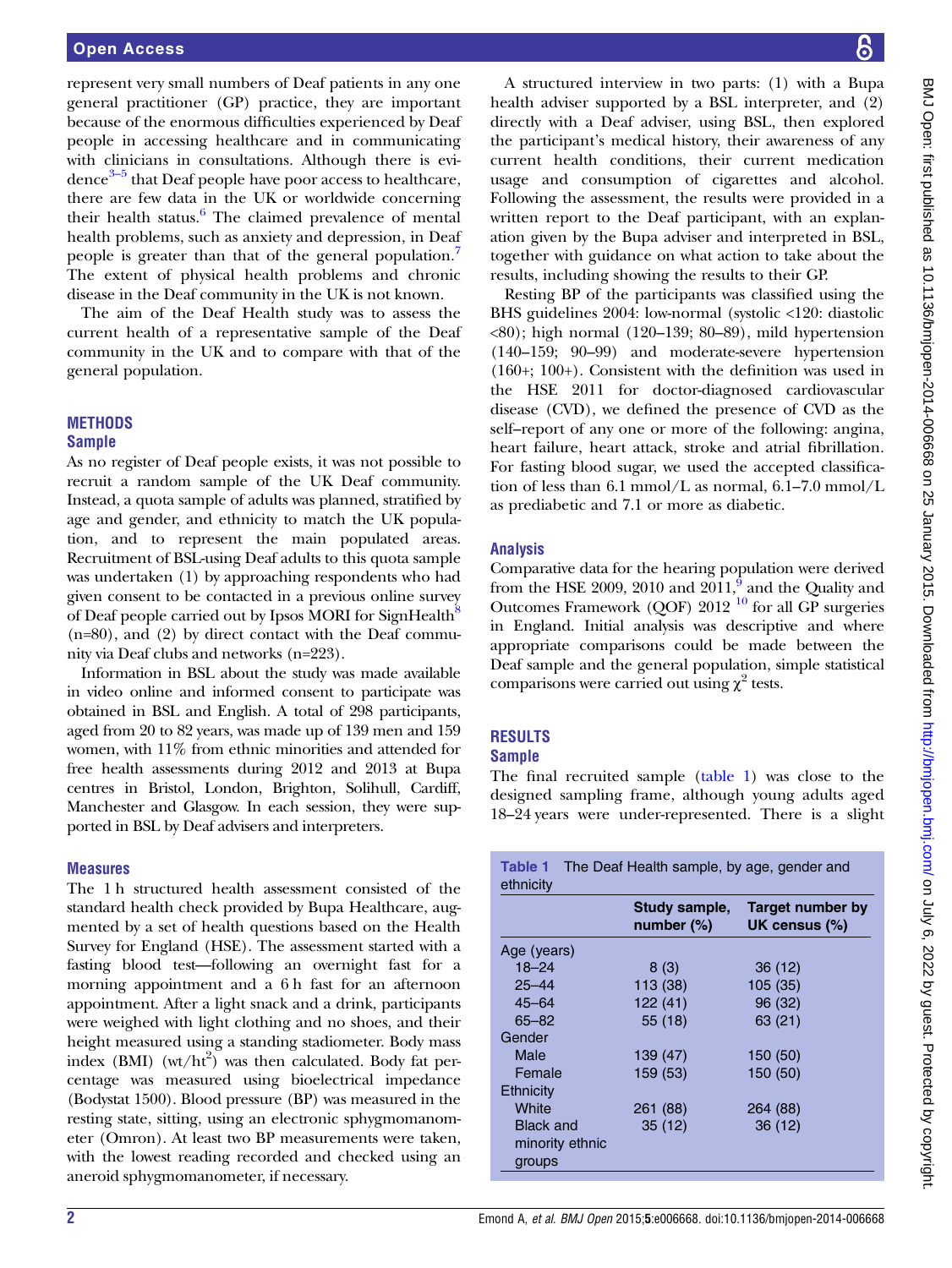imbalance of women among the Deaf participants and this is most marked proportionately in the middle-aged group (too many) and in the elderly group (too few). These variations are similarly found in the other major comparator data sets.

The UK regions and countries of residence of the participants were London and South England (34%), West of England and Wales (21%), Midlands (19%), North England  $(14\%)$  and Scotland  $(12\%)$ .

# **Obesity**

Overall, 41% of the Deaf participants were overweight (BMI 25–30), and 30% were clinically obese (BMI>30). The gender difference seen in the general population was not observed in the Deaf sample. In the HSE data set, 65% of men and 58% of women were overweight or obese while the corresponding figures for Deaf participants were 72% and 71%. ( $X^2 = 23.5$ , df=2, p<0.001). In the Deaf sample, 90% of those over 65 years were classed as overweight or obese.

Mean waist circumference for Deaf men was 97.9 cm (SE 1.1) and for Deaf women was 92.6 cm (SE 1.1). This compares to 97.1 (SE 0.38) and 88.5 cm (SE 0.38) for the general population (HSE 2011). The frequency of raised waist circumference for Deaf males and females was 57% and 76%, respectively, as compared to 34% and 47% from the HSE (comparison for males:  $X^2=9.7$ , df=1, p<0.01; for females:  $X^2 = 47.6$ , df=1, p<0.001).

The waist circumference and BMI data were combined to give a categorisation of risk of serious illness (coronary heart disease, type 2 diabetes, osteoarthritis and some cancers) using National Institute for Health and Care Excellence (NICE)  $2006$  predictions.<sup>[11](#page-6-0)</sup> At least 48% of Deaf people would be placed in the 'high to very high risk' category as a result of their BMI and waist circumference measurements (table 2).

## Blood pressure

The frequency of raised BP was higher in the Deaf participants (37%) than that reported in the HSE (21%)  $(X^2=6.9, df=1, p<0.01)$  (table 3). Moderate-severely high BP was significantly more common in Deaf men (15.9%) than in Deaf women  $(7.7\%)$   $(X^2=18.1, df=3, p<0.001)$ .

Table 3 Comparison (%) of raised BP, by gender (Deaf n=287; HSE n=4753)

|              | Measured $BP > 140/90$                              |                 |  |
|--------------|-----------------------------------------------------|-----------------|--|
|              | <b>Deaf</b>                                         | <b>HSE 2011</b> |  |
| <b>Males</b> | 41.7                                                | 20.0            |  |
| Females      | 32.2                                                | 17.0            |  |
| Overall      | 36.6                                                | 21.1            |  |
|              | BP, blood pressure; HSE, Health Survey for England. |                 |  |

The awareness of their raised BP was poor in the Deaf sample, with 68 (23%) self-reporting they had hypertension. Of those who self-reported they did not have a problem of high BP, 29% had raised clinic BP readings. Only half of those with moderate-severely raised BP levels were aware they had a problem.

In the general population, HSE 2009 reported that 6% were not aware of their raised BP (29% had surveydiagnosed raised BP and 23% self-reported hypertension). The comparative figures in this study for Deaf people are 14% unaware (37% had measured raised BP and 23% self-reported hypertension).

The *detection* rates of hypertension in the general population aged 18–80 years, calculated from data reported in HSE 2011, were 58% (male) and 59% ( female). The corresponding figures for Deaf people were 44% (male) and 54% (female). There was evidence of a difference between Deaf males and men in the general population  $(X^2=5.16, df=1, p<0.05)$ .

Of the 68 Deaf people who reported they did have hypertension, only 51% were receiving antihypertensive medication (β blockers, ACE inhibitors, calcium channel blockers, angiotensin II receptor blockers or diuretics). Among those Deaf people apparently receiving treatment for hypertension, only 42% had measurements of 140/90 or less. This contrasts with the HSE 2011 (<140/ 90) report of 62% and QOF 2012 figures (≤150/90) of 80% with adequate control.

#### Cardiovascular Disease

Self-report of CVD was significantly less among Deaf people than in the general population  $(X^2=7.8, df=1,$ p<0.01) but with higher rates of self-report among Deaf

| Table 2 Risk of illness estimates from BMI and waist circumference (risk adapted from the NICE, 2006 <sup>11</sup> predictions).<br>Per cent of the Deaf sample in each risk category (n=288). |                             |                                 |                               |
|------------------------------------------------------------------------------------------------------------------------------------------------------------------------------------------------|-----------------------------|---------------------------------|-------------------------------|
| <b>BMI</b>                                                                                                                                                                                     | Normal waist circumference  | <b>High waist circumference</b> | Very high waist circumference |
| <b>Desirable</b>                                                                                                                                                                               | 23%                         | 6%                              | $1\%$                         |
| $20 - 25$                                                                                                                                                                                      | No increased risk           | No increased risk               | Increased risk                |
| Overweight                                                                                                                                                                                     | 9%                          | 13%                             | 18%                           |
| $26 - 30$                                                                                                                                                                                      | No increased risk           | Increased risk                  | High risk                     |
| Moderate obesity                                                                                                                                                                               | $1\%$                       | 2%                              | 26%                           |
| $31 - 40$                                                                                                                                                                                      | Increased to very high risk | High to very high risk          | very high risk                |
| Severe obesity                                                                                                                                                                                 |                             |                                 | 2%                            |
| $41+$                                                                                                                                                                                          |                             |                                 | Very high risk                |

BMI, body mass index; NICE, National Institute for Health and Care Excellence.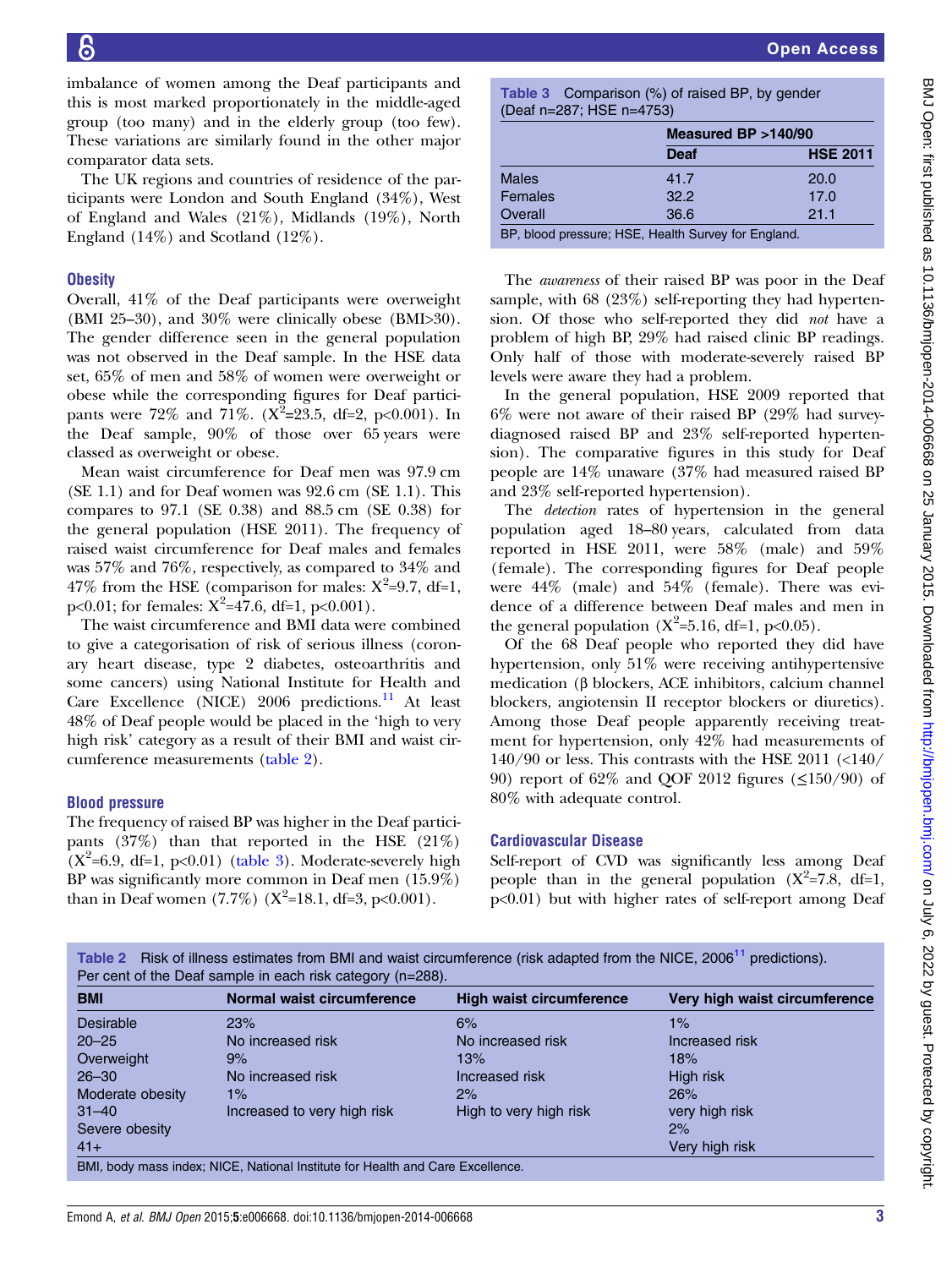women. The association of increasing prevalence with age was not as strong as in the general population (table 4).

Of those who said they did have CVD, only 45% were taking aspirin or clopidogrel. A comparison with HSE 2011 is limited, as younger people are excluded and the data for women are treated as unreliable. For men, aged 55–84 years in HSE, the treatment rate for ischaemic heart disease and stroke was between 61% and 70%; in comparison, for Deaf men aged 45–84 years, the treatment rate for all CVD was 45%.

#### **Cholesterol**

The mean level of cholesterol in male and female Deaf participants  $(4.6 \text{ mmol/L} \text{ and } 4.5 \text{ mmol/L} \text{, respectively})$ was lower than reported in the HSE (5.1 mmol/L and 5.2 mmol/L, respectively) (table 5).

Women seem to have a greater problem with high cholesterol, although overall levels are considerably lower than in the HSE 2011. Fifteen per cent of Deaf men and 11% of Deaf women had a total cholesterol to high density lipoprotein ratio (TC/HDL) above 4.5.

The use of HMG CoA reductase inhibitors (statins) among the Deaf participants was associated with lower cholesterol levels (mean 3.80 mmol/L compared to mean 4.69 with no treatment). However, only 31% of those who had elevated cholesterol said they had been provided with this treatment. Treatment rates for the general population reported in HSE 2011 seem higher at 79% for men and 71% for women.

#### **Diabetes**

The self-reported prevalence of diabetes among Deaf participants was 7% (7% males, 6% for females) This is similar to the HSE 2011 figures for people with doctordiagnosed diabetes (recalculated having removed the oldest age group who do not match the Deaf sample) of 7% (9% males, 5% females). We considered the relationship of self-report of diabetes and the measurement of fasting glucose levels. Overall, 8% of the Deaf sample had glucose measurements in the prediabetic range, and 3% were diabetic ([table 6](#page-4-0)).

Of those who believed they did not have diabetes, 8% had elevated blood sugar levels. Of those with raised levels of blood sugar at prediabetic levels, more than three quarters (77%) were unaware of it. Of those who reported diabetes, 44% had normal levels of blood sugar; so nearly 56% had diabetes which was not under

| Self-reported cardiovascular disease (CVD) by<br>Table 4<br>age (%) (Deaf n=288, HSE 2011 n=8380) |                                |                                                       |  |
|---------------------------------------------------------------------------------------------------|--------------------------------|-------------------------------------------------------|--|
|                                                                                                   | Deaf self-report<br><b>CVD</b> | <b>HSE self-report</b><br>('doctor<br>diagnosed') CVD |  |
| $25 - 44$ years                                                                                   | 17                             | 5.3                                                   |  |
| 45-64 years                                                                                       | 11.5                           | 14.1                                                  |  |
| 65-82 years                                                                                       | 11.1                           | 26.2                                                  |  |

Table 5 Distribution (%) of total cholesterol levels, by gender (n=274)

|         | <b>Desirable</b><br>cholesterol<br>( <b>5</b> mmol/L) | <b>Elevated</b><br>cholesterol<br>$(>5$ mmol/L) | <b>HSE 2011</b><br>elevated<br>cholesterol |
|---------|-------------------------------------------------------|-------------------------------------------------|--------------------------------------------|
| Men     | 77.5                                                  | 22.4                                            | 56                                         |
| Women   | 58.6                                                  | 41.3                                            | 57                                         |
| Overall | 67.5                                                  | 32.4                                            | 57                                         |
|         | HSE, Health Survey for England.                       |                                                 |                                            |

control—although we note that the actual numbers are small in this subgroup.

Overall, Deaf participants had similar rates of diabetes to the general population, but were less likely to be aware of the problem and more likely to have inadequate control when they have been diagnosed with diabetes.

#### Respiratory conditions

The HSE (2010) reported that 16% of adult men and 17% of adult women had been diagnosed with asthma at some time in their life. Asthma was self-reported at a similar level among the Deaf participants: 15% and 17% for men and women, respectively.

Chronic obstructive pulmonary disease (COPD) appeared to be uncommon in the Deaf population. The self-reported rate from Deaf participants was less than 1% —for example, only one person mentioned this. In comparison, in the HSE (2010) 4% of men and 5% of women had at some time been diagnosed with COPD. This may be a result of low rates of smoking by Deaf adults, but it may also reflect undiagnosed illness, misdiagnosis (eg, 'asthma') or failure to communicate effectively a diagnosis of COPD.

#### **Depression**

Participants were asked if they suffered from 'depression', with no definition supplied. The rates of depression self-reported by Deaf participants were 24% overall; 32% women and 14% men—similar rates to those from other studies of Deaf adults.<sup>[12](#page-6-0)</sup>

Only 15% of those who reported that they had depression were using antidepressant drugs. In comparison, the QOF figure for treated clinical depression (mixed depression and anxiety) was 12% in 2011–2012.

#### **Smoking**

The same percentage (8%) of men and women reported smoking. This compares to the reported UK rate (2010) of  $21\%$  for men and  $20\%$  for women.<sup>13</sup> More Deaf women have never smoked (72%) compared to men (61%).

#### Alcohol consumption

Participants were asked to define their average weekly consumption of alcohol in units. Average alcohol consumption was self-reported as 5.4 units for men and 3.4 units for women. These figures are very low in comparison to the self-reported mean alcohol consumption for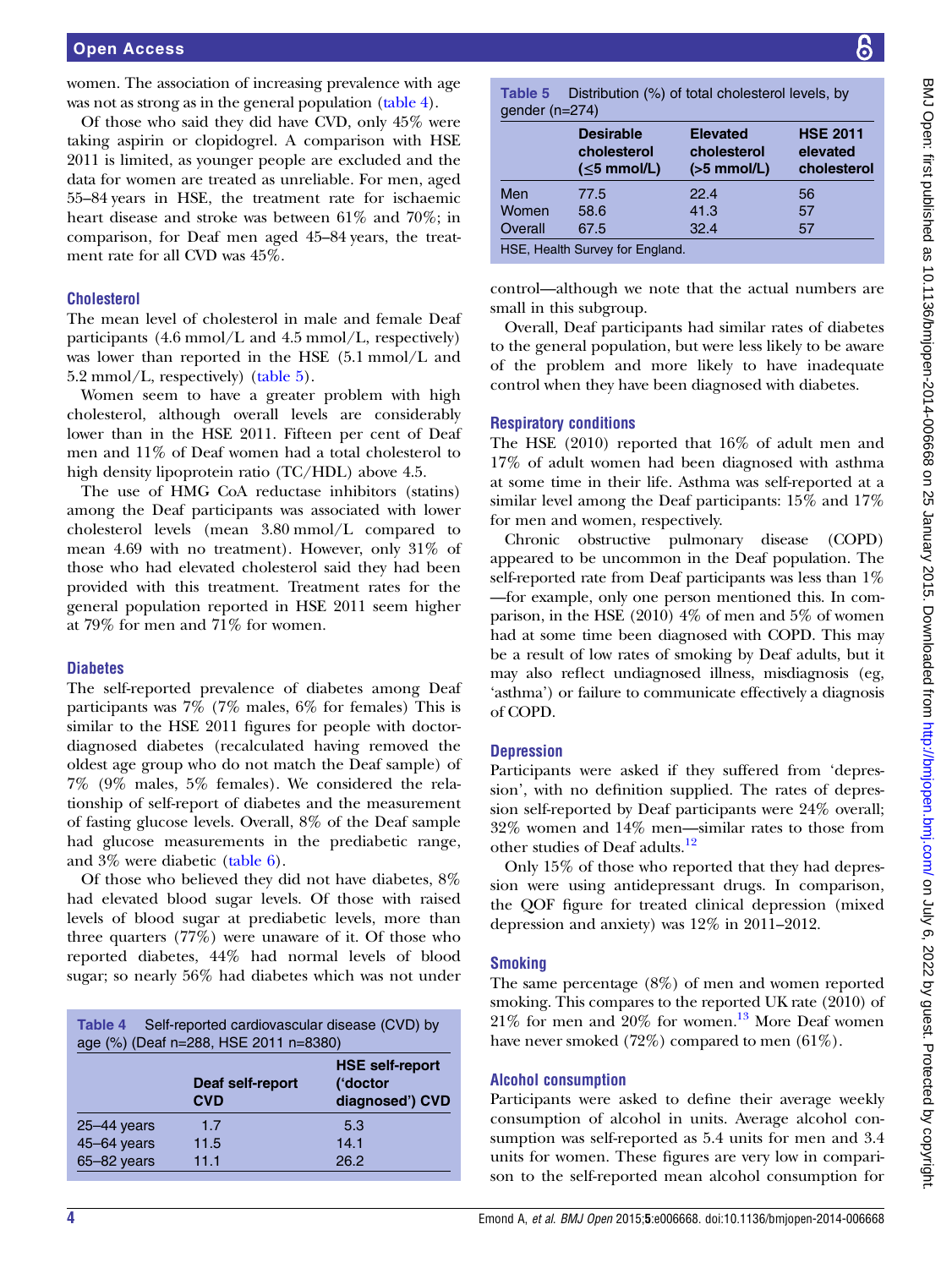<span id="page-4-0"></span>

| Table 6         | Self-reported diabetes and measured fasting blood glucose (row %) |                              |                        |      |
|-----------------|-------------------------------------------------------------------|------------------------------|------------------------|------|
| Self-report     | Normal (<6.1 mmol/L)                                              | Prediabetic (6.1–7.0 mmol/l) | Diabetic (>7.0 mmol/L) | $n=$ |
| No diabetes     | 92.4                                                              | 6.8                          | 0.8                    | 249  |
| <b>Diabetes</b> | 44.4                                                              | 27.8                         | 27.8                   | 18   |
| Overall         | 89.1                                                              | 8.2                          | 2.6                    | 267  |
| (Column %)      |                                                                   |                              |                        |      |
| Self-report     | Normal $(6.1 \text{ mmol/L})$                                     | Prediabetic (6.1-7.0 mmol/L) | Diabetic (>7.0 mmol/L) |      |
| No diabetes     | 96.6                                                              | 77.3                         | 28.6                   |      |
| <b>Diabetes</b> | 3.4                                                               | 22.7                         | 71.4                   |      |
| $n =$           | 238                                                               | 22                           |                        |      |

the general UK population of 15.6 units for men and 9.5 units for women. $14$ 

Our study showed that 33% of Deaf men and 40% of Deaf women do not drink at all. If we remove these from the calculation, the weekly consumption among those who do drink is 8.0 units (males) and 5.7 units (females), which is still well below the figures reported for the general population.

## **DISCUSSION**

#### Summary of findings

This study of BSL-using Deaf adults has shown high levels of risk factors for common conditions, such as CVD, hypertension and diabetes, and high levels of selfreported depression but low levels of reported smoking and alcohol consumption. Deaf people had high rates of raised BP at assessment, which could reflect undetected hypertension and poorly controlled hypertension. Half of Deaf people reporting CVD appeared to not be on appropriate treatment. One-third of Deaf participants had total cholesterol >5 mmol/L but treatment rates were half that of the general population rate. Overall, Deaf adults had similar rates of diabetes to the general population, but were less likely to be aware of problems with glucose tolerance and more likely to have inadequate control when they have been diagnosed with diabetes. The prevalence of overweight and obesity was high in Deaf people, especially those over 65 years of age.

#### Strengths and limitations of this study

The strengths of the methods used in this study are that BSL was utilised throughout and that as well as collecting questionnaire and interview data, a structured medical assessment was undertaken. By using an independent provider (Bupa Healthcare), we were able to obtain a standardised health assessment on all participants, whether resident in England, Scotland or Wales. The disadvantage of not having access to the participants' own medical records was offset by the advantage of having an independent structured health report on each participant.

There are several caveats which should be considered when interpreting the results. First, we were usually reliant on self-report for the medical history and the medication usage, and did not have access to individuals'

health records although some participants did bring their list of prescribed medication. This is also an issue in most health surveys, including HSE. Self-report of medical problems can be associated with bias in both directions—an exaggeration of medical diagnoses (eg, any wheeze is categorised as asthma), or an underreporting of chronic conditions (eg, hypertension, high cholesterol) through lack of awareness, denial or poor communication by the medical practitioner. Second, the medical assessment offered by Bupa, while broadly the same as their routine 'well person' check, was a single check on 1 day and did not include any information from the individual's existing medical record. For example, no serial BP or ambulatory BP measurements were available on participants and no measurements were made of lung function. Third, the data sets were used to provide comparisons with the hearing population have their own limitations. The QOF data are derived only from English general practices. The data are aggregated by practice rather than patient level and cannot be treated as prevalence data. When using the QOF in making any comparison between Deaf and hearing populations, we are effectively treating our sample of Deaf adults as if they all belonged to the same general practice and comparing them as a group to other general practices in England. Although HSE is a large-scale study, it has all the usual problems in response rates and participation. The sample for 2011 was over-represented by women (56%) and varied in response (better in the North of England than in London). The overall response rate was 59% of all those adults eligible to take part, but 39% proceeded to the nurse interview and only 29% gave a blood sample.

#### Reference to existing literature

Although hypertension cannot be diagnosed on the basis of two BP readings on 1 day, the BP results are of concern as they indicate that Deaf adults are not only at risk of hypertension but also show an apparent lack of awareness of the problem. This lack of awareness of raised BP also occurs, but is less prominent, in the general population.[15](#page-6-0)Owing to difficulties in accessing routine health checks and poor communication in primary care, it is probable that Deaf people have their BP measured less frequently and action is less likely to be taken over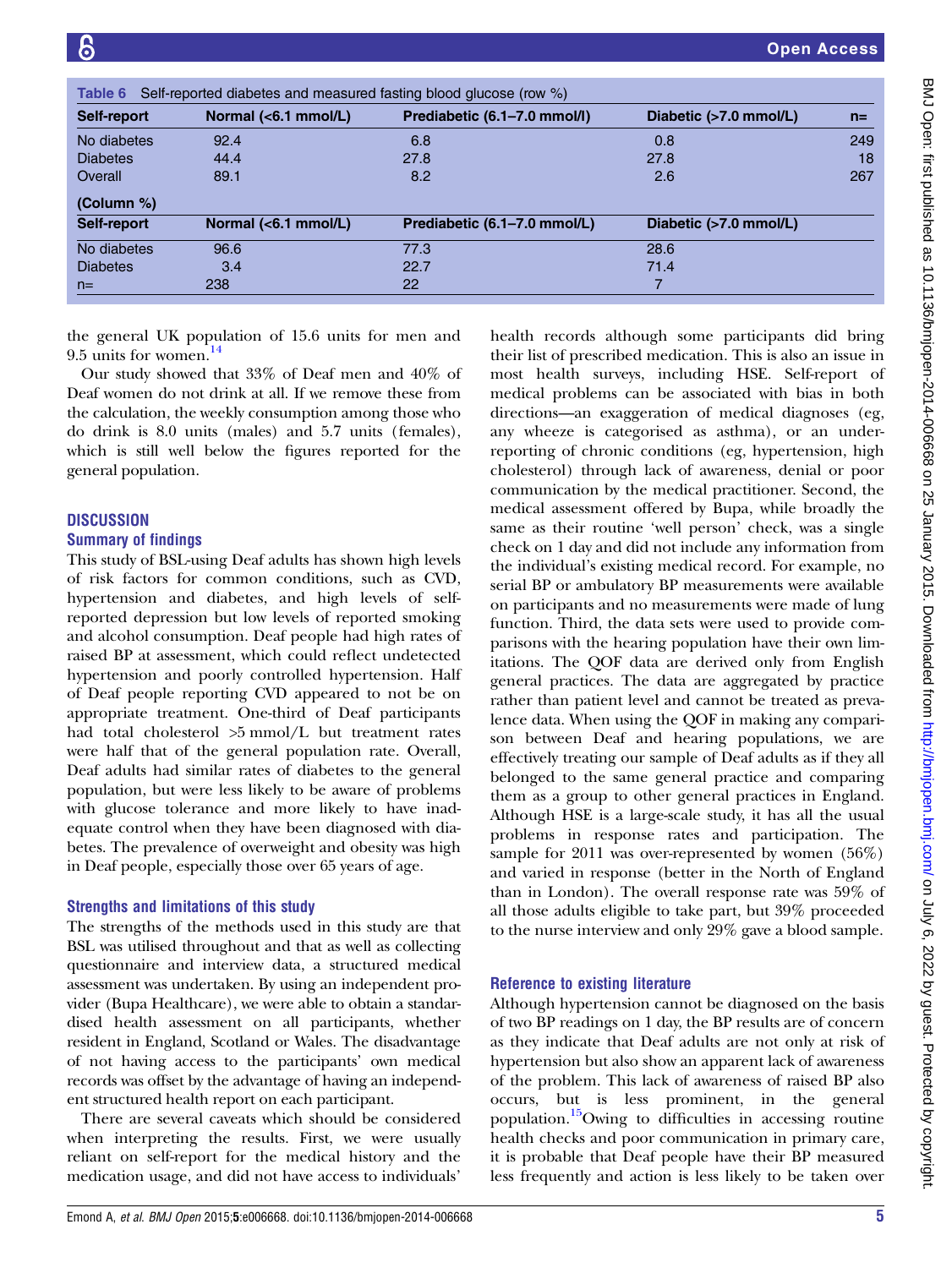one-off elevated reading, than among hearing people. Our data also show that even if prescribed antihypertensives, the Deaf patient may not be taking enough tablets or may not be taking the medication regularly to control the BP—again suggesting that communication with doctors and nurses has not been clear. Difficulties in access and communication, and reduced trust with general practice were themes arising from the interviews with Deaf participants, reported in a companion article.<sup>[16](#page-6-0)</sup>

Our results indicated lower rates of self-reported CVD than the general population, but also lower rates of treatment with antiplatelet medication. This could be due to genuine lower rates (associated with less smoking) but could also reflect underdiagnosis. Studies from the  $USA^{17}$  $USA^{17}$  $USA^{17}$  have shown that Deaf people are at a double disadvantage in accessing health information about CVD. Pollard and Barnett<sup>[18](#page-6-0)</sup> showed that even highly educated Deaf adults scored only at the level of schoolchildren aged 14–15 years for health literacy. The combination of the levels of BP and the raised risk of serious illness calculated from BMI and waist circumference will potentially reduce life expectancy in the Deaf compared to hearing populations.

The finding that more than half of the Deaf participants diagnosed with diabetes were not adequately controlled is also of concern, as Deaf people are put at risk of preventable complications, including blindness, but in the general population in the UK, the prevalence of inadequate glycaemic control has been generally high  $($ >60%) in patients with type 2 diabetes.<sup>[19](#page-6-0)</sup> Similar to the hearing population, 8% of Deaf adults had fasting blood sugars in the prediabetic or intermediate hyperglycaemia range.[20](#page-6-0) However, although people with prediabetes are at high risk for diabetes and evidence points to high potential benefit from lifestyle interventions, $^{21}$  $^{21}$  $^{21}$  diabetes prevention requires societal change and a concerted global public health approach. $^{22}$ 

There was a high prevalence of obesity in the Deaf sample, particularly in women, and in those over 65 years. We had no reliable data on activity levels in our sample nor details of diet, but it is probable that the overweight and obesity seen in Deaf people is due to the same factors as the general population—for example, a mixture of intake of calories in excess of metabolic requirements and a lack of physical activity. Health promotion messages on healthy eating and regular exercise designed for the hearing population are not reaching the Deaf community, especially the older members of the community (in whom the obesity problem is greatest). The problem of access of the Deaf community to health promotion messages is illustrated by the finding that understanding and knowledge of AIDS and risk behaviours were found to be lower in deaf and hard-of-hearing people than in hearing people. $^{23}$  $^{23}$  $^{23}$  In addition to living in the same obesogenic environment as hearing people, Deaf adults also face barriers due to communication difficulties and stigma in participating in sporting activities, and in joining gyms, clubs and slimming groups.

In contrast, the Deaf community seems to have taken note of the health promotion messages about smoking, maybe because of prominent visual warnings on cigarette packaging, and this was associated with lower rates of self-reported chronic respiratory disease and CVD. The self-reported alcohol consumption was also lower than the general population, which may partially be due to communication issues in BSL, but also probably reflects different social patterns of drinking and a relatively high rate of abstinence in the Deaf community.

#### **CONCLUSION**

Deaf adults in the UK have high rates of known risk factors for chronic disease, such as CVD, hypertension and diabetes, and high rates of self-reported depression. Lack of awareness, underdiagnosis and undertreatment of chronic conditions may be putting them at risk of preventable illhealth and potentially reduced life expectancy.

#### Author affiliations

<sup>1</sup>School of Social and Community Medicine, University of Bristol, Bristol, UK <sup>2</sup>Deaf Studies Trust, The Vassall Centre, Bristol, UK 3 SignHealth, Beaconsfield, Buckinghamshire, UK 4 Deaf Studies, University of Bristol, Bristol, UK

Acknowledgements The authors wish to thank the study participants, support workers and interpreters, and Bupa Healthcare for their collaboration.

Contributors AE contributed to study design, was a member of the study management committee, supervised training, data collection and analysis and contributed to data interpretation. He wrote the first draft of the paper and approved the final version of the manuscript. MR contributed to study design, was a member of the study management committee, and contributed to data interpretation. He contributed to earlier drafts and approved the final version of the manuscript. HS was one of the study researchers and a member of the study management committee. She enrolled participants, collected outcome data, prepared data files for analysis and contributed to data interpretation. She approved the final version of the manuscript. LA was one of the study researchers and a member of the study management committee. She enrolled participants, collected outcome data, prepared data files for analysis and contributed to data interpretation. She approved the final version of the manuscript. AA was an expert member of the study management committee. He contributed to trial design, data interpretation, earlier drafts of the manuscript and approved the final version of the manuscript. JK was the PI on the study. He contributed to study design, chaired the study management committee, supervised data collection, undertook most of the analysis and contributed to data interpretation. He wrote the report to funders, contributed to earlier drafts of the manuscript and approved the final version of the manuscript.

Funding This research was funded by the Big Lottery Fund. All authors are independent of the funders.

#### Competing interests None.

Ethics approval Ethical approval for the study was given by the NHS Local Research Committee (NRES Committee South West—Frenchay. ref no: 11/sw/ 0151).

Provenance and peer review Not commissioned; externally peer reviewed.

Data sharing statement Alan Emond can be contacted regarding access to the data set.

Open Access This is an Open Access article distributed in accordance with the Creative Commons Attribution Non Commercial (CC BY-NC 4.0) license, which permits others to distribute, remix, adapt, build upon this work noncommercially, and license their derivative works on different terms, provided the original work is properly cited and the use is non-commercial. See: [http://](http://creativecommons.org/licenses/by-nc/4.0/) [creativecommons.org/licenses/by-nc/4.0/](http://creativecommons.org/licenses/by-nc/4.0/)